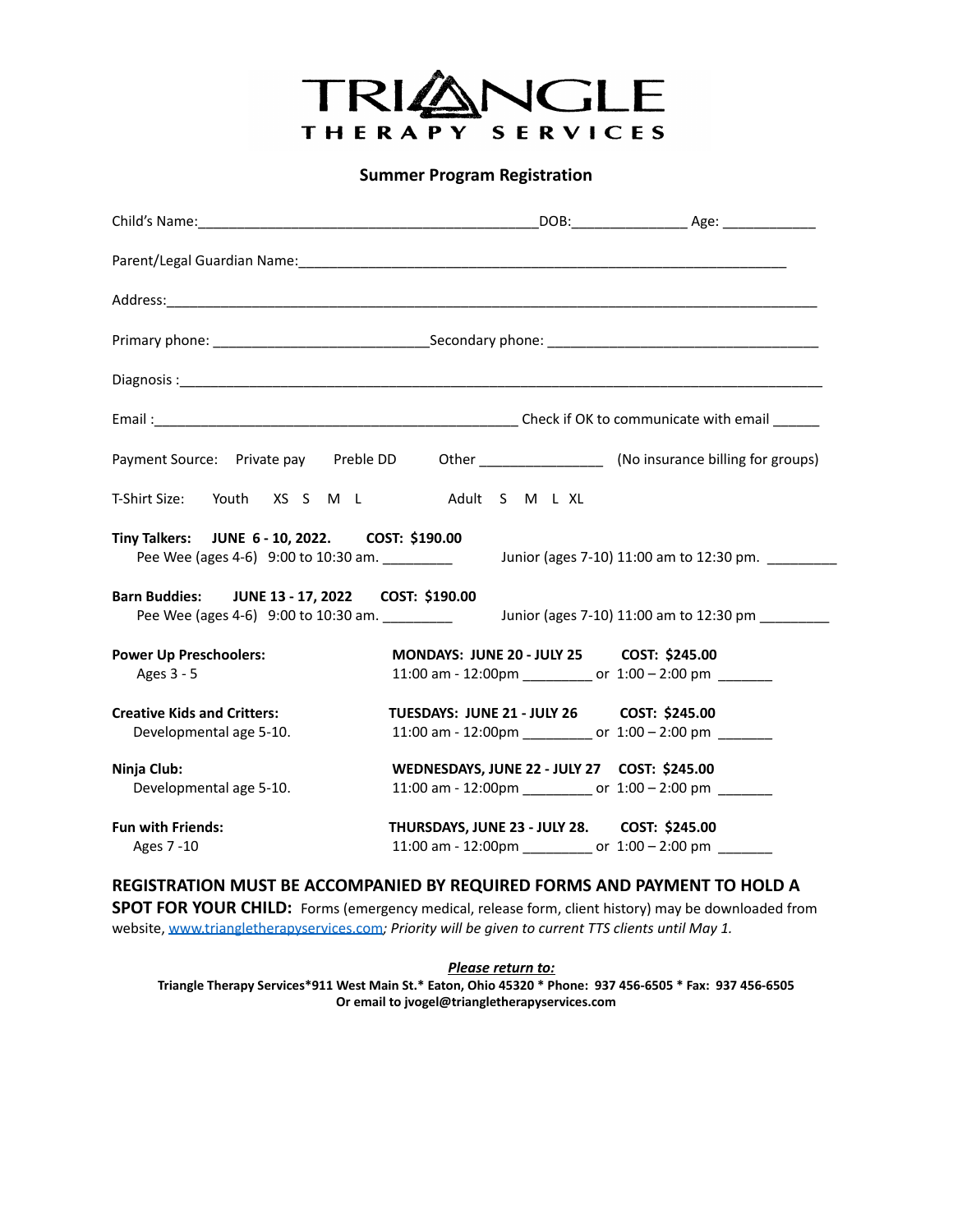

# **Triangle Therapy Services Summer Program Descriptions**

#### **TINY TALKERS: JUNE 6-10, 2022; COST: \$190.00**

Pee Wee (ages 4-6) 9:00 to 10:30 am. Junior (ages 7-10) 11:00 am to 12:30 pm Leader: Hannah Loughman, CCC/SLP; Co-Leader: TBD A speech enrichment group for language delays. Enjoy activities with the farm animals, nature, and arts and crafts activities. Social language situations and activities for the children will be provided to further improve communication skills in a natural environment*. (Most participants will have a 1X1 "buddy" that will support their language development)*

## **BARN BUDDIES: JUNE 13-17, 2022; COST: \$190.00**

Pee Wee (ages 4-6) 9:00 to 10:30 am. Junior (ages 7-10) 11:00 am to 12:30 pm.

Co-Leader: Stacey Creech, COTA/L; Co-Leader: TBD

A weeklong social skills group for autism spectrum disorder/social communication disorder with an emphasis on having old-fashioned fun! Enjoy activities with the farm animals, horticulture, and nature while nurturing interaction skills with peers. *(All participants will have a 1X1 "buddy" that will support their participation)*

#### **POWER UP PRESCHOOLERS: MONDAYS: JUNE 20– July 25; COST: \$245.00**

Ages 3-5. 11:00 am - 12:00 pm or 1:00 – 2:00 pm (2 groups are available depending on number of registrations) Co-Leaders: Hannah Loughman, CCC/SLP; Jodi Vogel, OTD, OTR/L; Shannon Guiley, MPT

Play is a child's job. Come play outdoors and with the animals, while working on the skills needed for kindergarten. This group is designed to incorporate all the base skills necessary to assist in powering up your preschooler for the transition to kindergarten. We will highlight fine motor, gross motor, cognitive, and expressive/receptive language skills, with handouts for home follow through. (*Child must function without an aide)*

#### **CREATIVE KIDS & CRITTERS: TUESDAYS: JUNE 21– July 26; COST: \$245.00**

Developmental age 5-10. 11:00 am - 12:00 pm or 1:00 - 2:00 pm (2 groups are available depending on number of registrations)

#### Leader: Stacey Creech, COTA/L; Co-Leader: TBD

Music and art provide so many amazing therapy opportunities. Painting, sculpting, crafts, singing, and musical instruments are a fun way to build fine motor and language skills. We invite you to create and sing , bringing out your inner artist. Our art projects will be inspired by our critters. (Child must function without an aide)

#### **Ninja Club: WEDNESDAYS: JUNE 22 – July 27; COST: \$245.00**

Developmental age 5-10. 11:00 am - 12:00 pm or 1:00 - 2:00 pm (2 groups are available depending on number of registrations)

Co-leaders: Shannon Guiley, MPT; Stacey Creech, COTA

Ninja Club will combine your child's love for sports, nature, creativity and challenges. Each day will bring a different challenge, either in the barn, meadow, woods, or on hikes. Our physical and occupational therapists will help your child stretch their gross motor skills through a "just right challenge" to meet their individual needs. (*Child must function without an aide)*

#### **FUN WITH FRIENDS: THURSDAYS: JUNE 23– July 28; COST: \$245.00**

Ages 7-10. 11:00 am - 12:00pm or 1:00 - 2:00 pm (2 groups are available depending on number of registrations) Co-leaders: Stacey Creech, COTA/L; Hannah Loughman, CCC/SLP; Consultation: TBD

Join us for fun and exploration with animals and nature as our children learn and strengthen their social skills through active play. This class is designed to help children engage and verbally interact with their peers through structured facilitation by our therapists. Participation in group activities for positive team building will be included. (Child must function without an aide)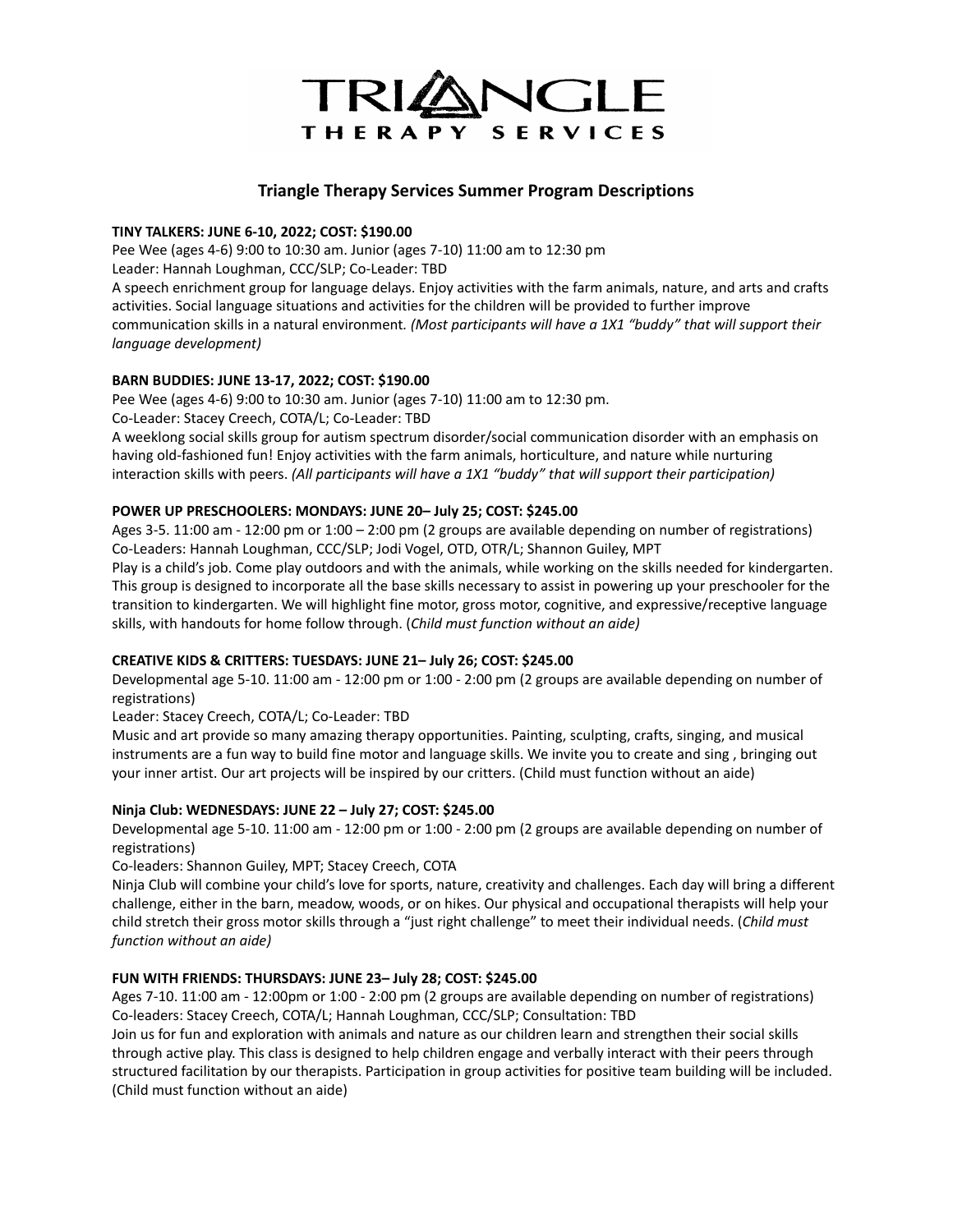

# **Emergency Medical Treatment**

In the event emergency medical aid/treatment is required due to illness or injury during the process of receiving services, or while being on the property of the agency, I authorize Triangle Therapy Services to:

- 1. Secure and retain medical treatment and transportation if needed.
- 2. Release any records upon the request to the authorized individual or agency involved in the medical emergency treatment.

Please describe any medical conditions that may require special precautions or treatment and any medications you are now taking:

| List any allergies:                                                             |      |                                                             |
|---------------------------------------------------------------------------------|------|-------------------------------------------------------------|
| Client's Name:                                                                  |      |                                                             |
|                                                                                 |      |                                                             |
| Address:                                                                        |      | <u> 1989 - Johann Stoff, amerikansk politiker (d. 1989)</u> |
|                                                                                 |      |                                                             |
|                                                                                 |      |                                                             |
|                                                                                 |      |                                                             |
|                                                                                 |      |                                                             |
|                                                                                 |      |                                                             |
| Person to contact in emergency (if parent or guardian cannot be reached first): |      |                                                             |
|                                                                                 |      | Contact #: New York 2014                                    |
|                                                                                 |      |                                                             |
| Signature                                                                       | Date | Relationship                                                |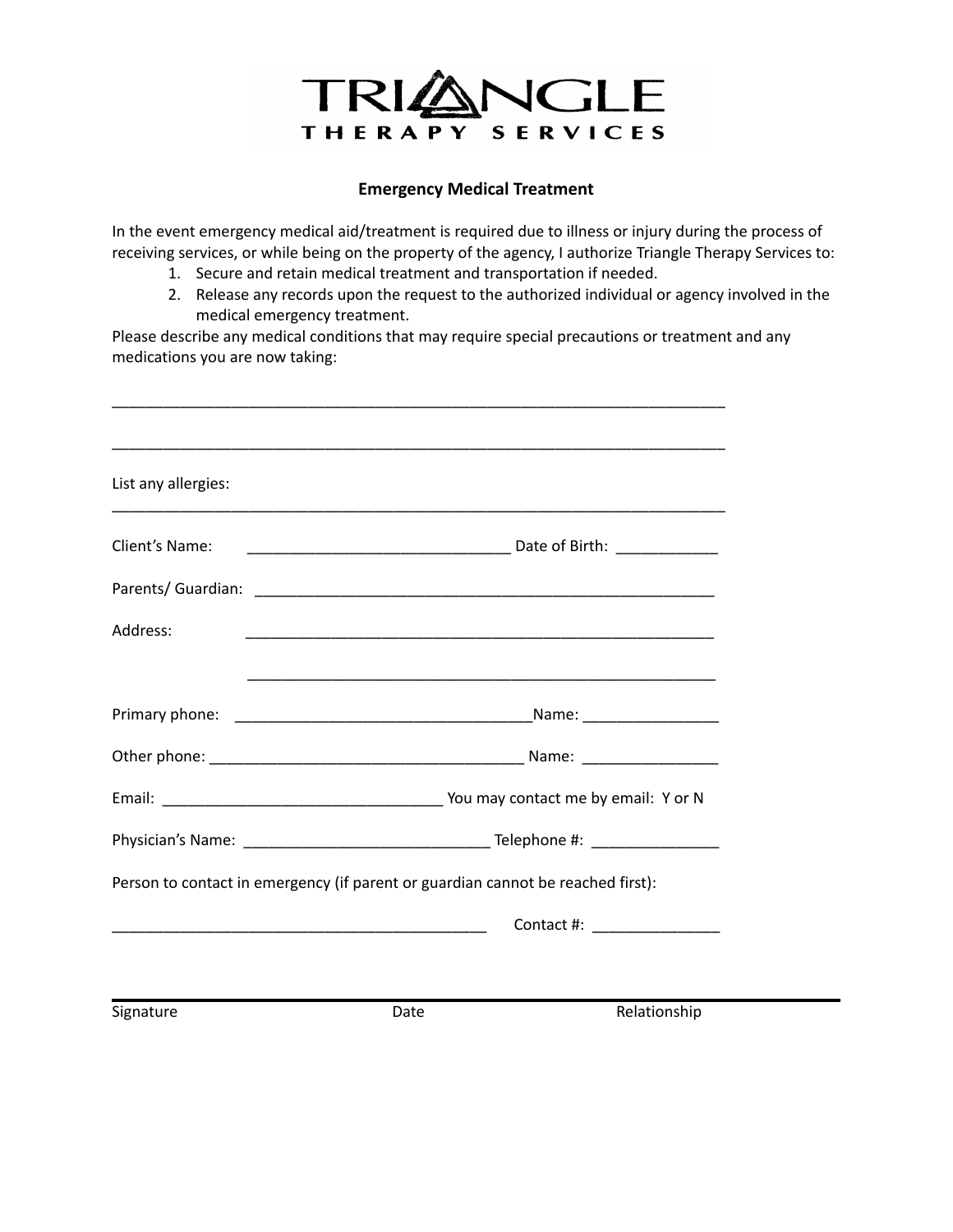# NGLE THERAPY SERVICES

# **Registration and General Release Form**

I, \_\_\_\_\_\_\_\_\_\_\_\_\_\_\_\_\_\_\_\_\_\_\_\_\_\_\_\_\_\_\_\_\_\_\_\_\_\_\_\_\_ (Parent/Legal Guardian's Name), hereby apply for participation in Triangle Therapy Services, LLC summer programs or hippotherapy program. I acknowledge the risks and the potential for risks of the program's use of horses, other animals, and nature activities. However, I feel that the possible benefits are greater than the risks assumed. I hereby forever release, discharge, and hold free and harmless, for myself, my heirs and assign, executors or administrators, all claims for damages against Triangle Therapy Services, LLC, its therapists, instructors, aides, volunteers, and /or employees, and the Benge Farm of any and all injuries and/or losses the client, client's family, or guests may sustain while participating in any programs.

| Signature of Parent/Legal Guardian | Date |
|------------------------------------|------|
|                                    |      |

**Photo Release**

\_\_\_\_\_\_\_\_\_\_\_\_\_\_\_\_\_\_\_\_\_\_\_\_\_\_\_\_\_\_\_\_\_\_\_\_\_\_\_\_\_\_\_\_\_\_ \_\_\_\_\_\_\_\_\_\_\_\_\_\_\_\_\_\_\_\_\_\_\_\_\_\_\_\_

\_\_\_\_\_\_\_\_\_\_\_\_\_\_\_\_\_\_\_\_\_\_\_\_\_\_\_\_\_\_\_\_\_\_\_\_\_\_\_\_\_\_\_\_\_\_\_\_\_\_\_\_\_\_\_\_\_\_\_\_\_\_\_\_\_\_\_\_\_\_\_\_\_\_\_\_\_

\_\_\_\_\_\_\_\_\_\_\_\_\_\_\_\_\_\_\_\_\_\_\_\_\_\_\_\_\_\_\_\_\_\_\_\_\_\_\_\_\_\_\_\_\_\_\_\_\_\_\_\_\_\_\_\_\_\_\_\_\_\_\_\_\_\_\_\_\_\_\_\_\_\_\_\_

I consent to and authorize the use of reproduction by Triangle Therapy Services, LLC of any and all photographs and any other audiovisual materials take of the client, client's family, or guests while in treatment for use in promotional materials, educational activities, exhibitions, or for any other use of the benefit of Triangle Therapy Services, LLC. I also give consent for pictures (without names) to be posted on the Triangle Therapy Services, LLC Facebook, Pinterest, and Instagram pages.

| Signature of Parent/Legal Guardian | Date |
|------------------------------------|------|
|                                    |      |

**Damage Release**

I, \_\_\_\_\_\_\_\_\_\_\_\_\_\_\_\_\_\_\_\_\_\_\_\_\_\_\_\_\_\_\_\_\_\_\_\_\_ (Parent/Legal Guardian's Name), hereby agree that I will be responsible for seeing that any children or guests brought by me on the premises of Triangle Therapy Services, LLC are properly supervised at all times while on such premises. I agree to not bring any animals onto the property. I further agree that I will be liable for any damage to the property of Triangle Therapy Services, LLC or the Benge home, and/or for any loss of use of such property resulting from any such damage, caused by my negligence or that of any child or guest brought on such premises by me. I further agree to pay for any necessary repairs or to reimburse Triangle Therapy Services, LLC and/or the Benge family for the reasonable cost of repair, replacement, and/or loss of use of such property pending repair or replacement.

Signature of Parent/ Legal Guardian Date Date of Parent/ Legal Guardian Date Date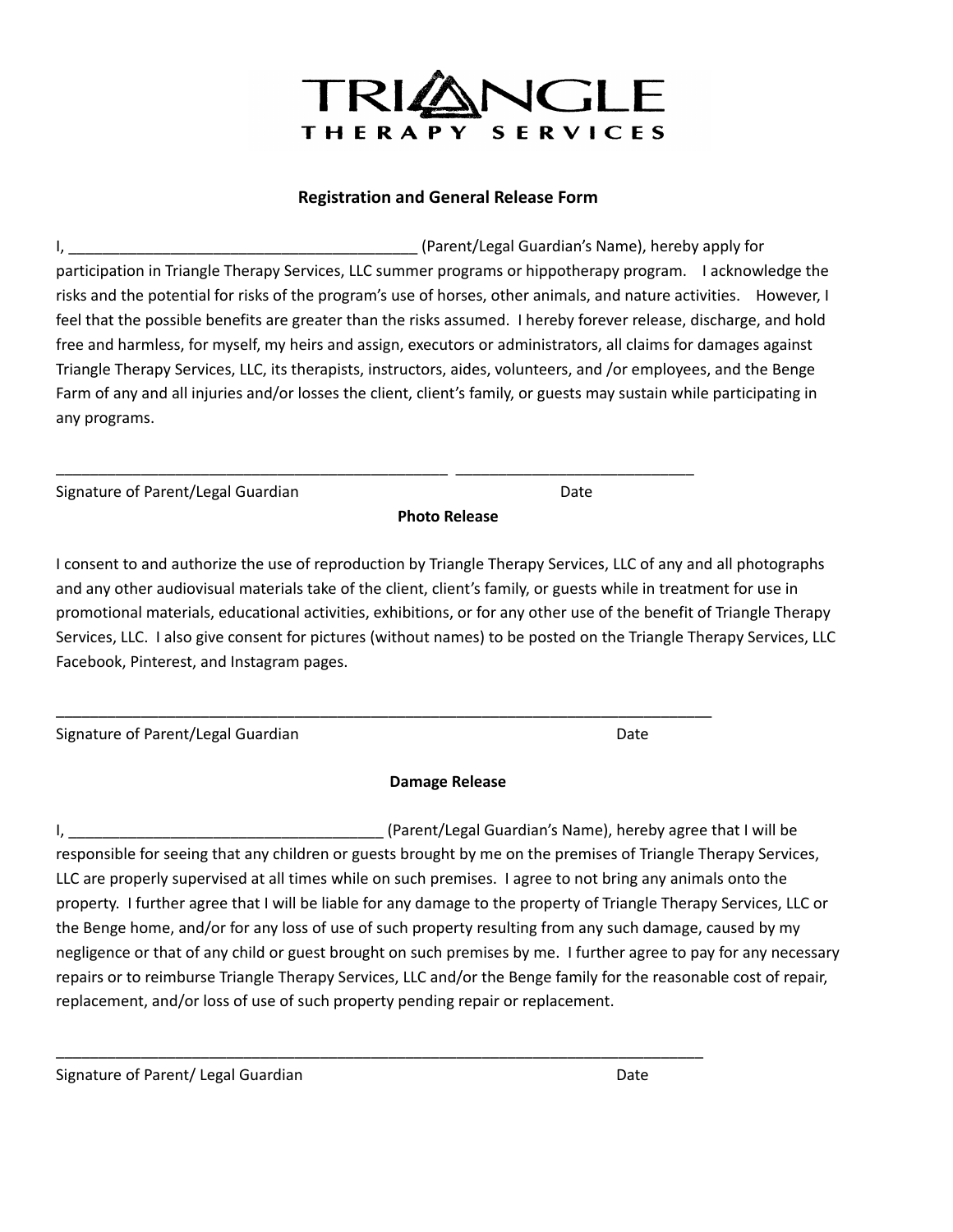

# **SUMMER PROGRAM PARTICIPATION AGREEMENT AND CLIENT HISTORY**

*TO BE COMPLETED BY PARENT/LEGAL GUARDIAN*

## GENERAL INFORMATION

| Client Name:   |         |         | Date of Birth: |  |
|----------------|---------|---------|----------------|--|
| Age:           | Height: | Weight: | Male or Female |  |
| School System: |         |         | Grade:         |  |

## THERAPY HISTORY

| What therapy services is the client currently receiving and where? (OT/PT/ST/counseling) |  |
|------------------------------------------------------------------------------------------|--|
| School:                                                                                  |  |
| Private:                                                                                 |  |

HEALTH HISTORY

| Medical diagnoses: |  |
|--------------------|--|
| Medications:       |  |
| Food restrictions: |  |
| Allergies:         |  |

*Please give a brief description of your child in each of the following areas.*

| Pain/Joint/Muscular: 2008               |  |
|-----------------------------------------|--|
|                                         |  |
| Thinking/Cognition: Thinking/Cognition: |  |